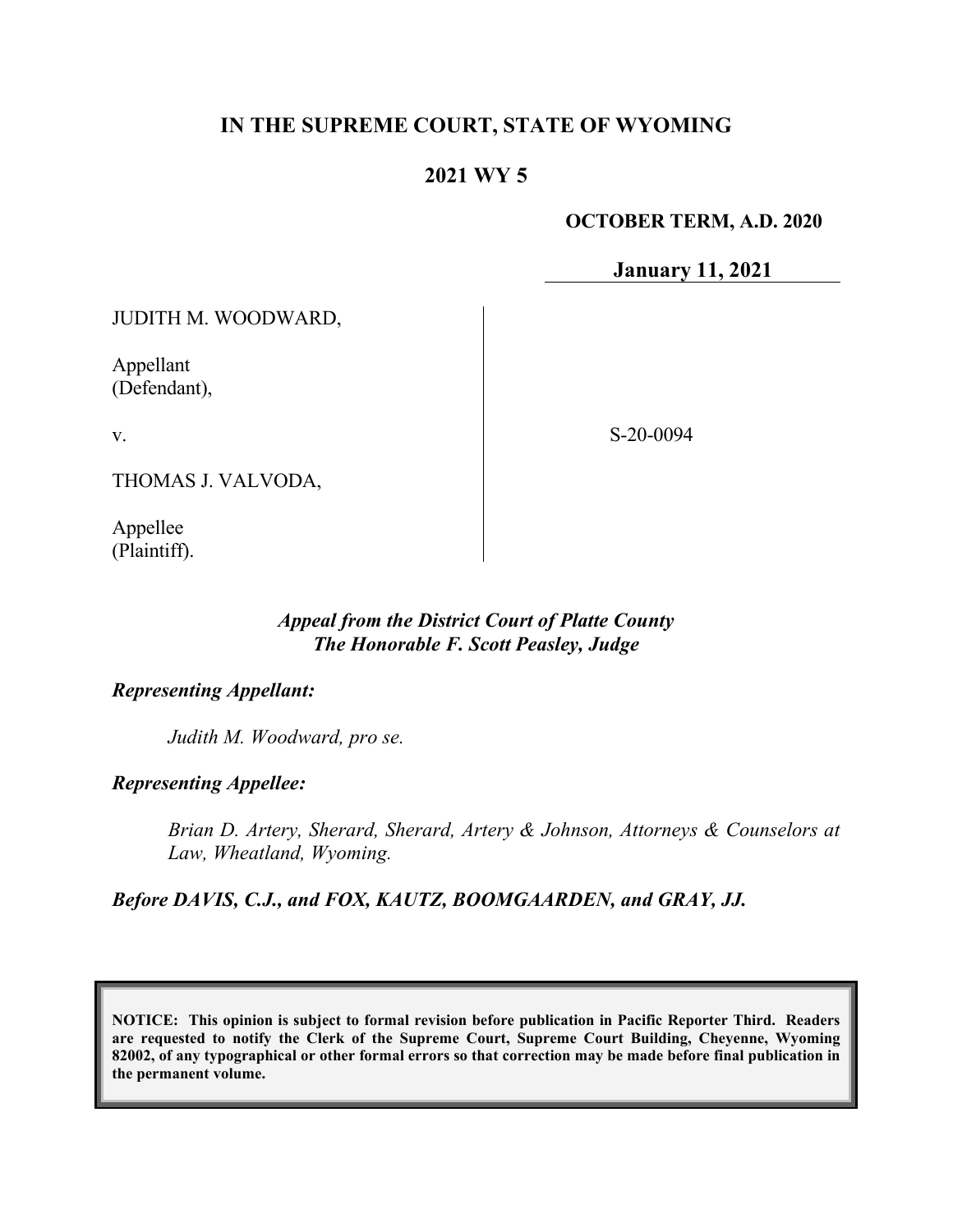### **FOX, Justice.**

[¶1] Thomas Valvoda and Judith Woodward are neighbors in Glendo, Wyoming. Mr. Valvoda's home is along the property line and several of his window wells encroach on Ms. Woodward's property. He filed a claim to quiet title in the window wells based on adverse possession. On cross-motions for summary judgment, the district court found for Mr. Valvoda, and Ms. Woodward appealed. We affirm.

### *ISSUES*

[¶2] We rephrase and consolidate the issues:

- I. Did Ms. Woodward raise a genuine issue of material fact to dispute Mr. Valvoda's prima facie claim for adverse possession?
- II. Did Ms. Woodward make a prima facie claim for adverse repossession?
- III. Did the district court err by dismissing or not responding to Ms. Woodward's various other filings?

### *FACTS*

[¶3] Mr. Valvoda purchased his residence at 104 North Yellowstone Highway, Glendo, Wyoming, in 1999. Ms. Woodward acquired an interest in and began to reside at 108 North Yellowstone Highway in 2005. The north wall of Mr. Valvoda's home is on the south border of Ms. Woodward's property. The building has seven window wells, which are 42 inches wide, 18 inches deep, and extend 14-16 inches onto Ms. Woodward's property.

[¶4] Mr. Valvoda purchased his property in 1999 from Susanne Clifton and her former husband, Joseph Tridle, who purchased the property in 1995 (the Tridles). Ms. Clifton executed an affidavit stating the window wells were part of the Valvoda property while they owned it. Ed Foster owned the property from 1975 to 1983, and his daughter, Jodie Foster, executed an affidavit stating she recalled window wells being present when she played in the basement of the building as a child. The record does not reveal who owned the property from 1983 to 1995. The Tridles did not conduct a survey or know the exact location of the northern property line. Mr. Valvoda surveyed his property in 2002 and discovered the location of the property line, and that his window wells encroached on the property to the north. He did not reveal the location of the property lines to his neighbor, or seek permission for or alter his use of the window wells.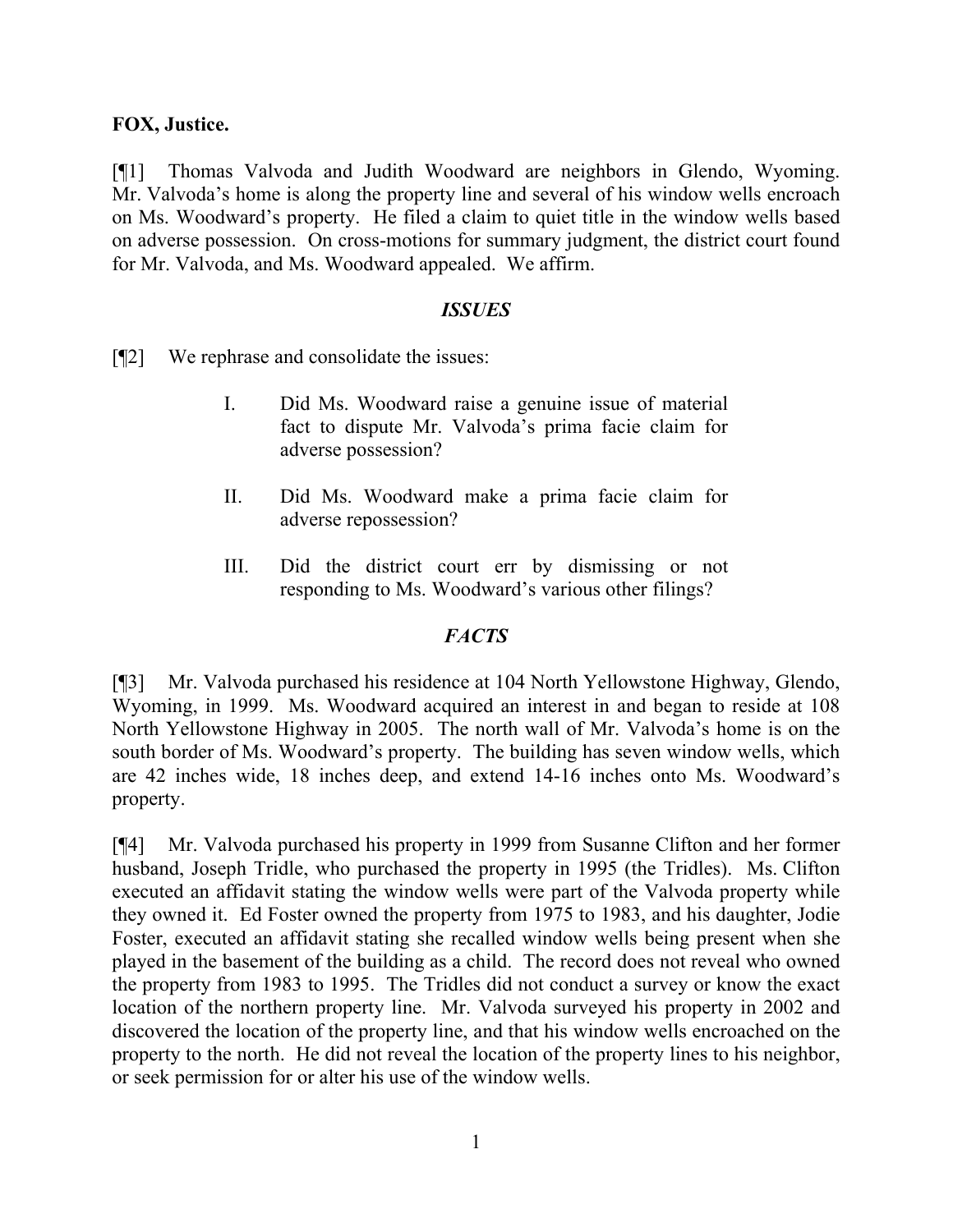[¶5] Ms. Woodward has been the sole owner of her property since 2008. From 2005 to 2008, Ms. Woodward owned her property as joint tenants with her daughter, Stefanie Holcomb, and her daughter's husband, Lawrence Holcomb. Mr. Holcomb purchased the Woodward property in 1995 from Mae Pulver. Mae Pulver and her late husband, Jim Pulver, (the Pulvers) purchased the Woodward property in 1967. Ms. Pulver and Mr. Holcomb executed affidavits stating the window wells were present, visible to them, and used exclusively by owners of the Valvoda property from 1967 to 2008 without permission.

[¶6] The parties' relationship was neighborly until August 2018, when Mr. Valvoda sent Ms. Woodward a letter, explaining that her sprinklers were causing damage to his home by spraying water directly onto his windows and walls, and asking her to water by hand along the property line. Ms. Woodward responded with a letter demanding payment for his use of her property for the window wells. A few months later, Ms. Woodward sent Mr. Valvoda a "Final Notice of Ejectment," warning him if he did not remove the window wells, she would hire someone to do so at his expense.

[¶7] In late 2018, Mr. Valvoda filed a complaint in district court requesting declaratory judgment that he is the owner of the window wells by virtue of adverse possession,<sup>[1](#page-2-0)</sup> a decree quieting title in his name, and a preliminary injunction preventing Ms. Woodward from removing the window wells or otherwise damaging his house. Ms. Woodward filed a *pro se* motion to dismiss along with a supporting brief. On the same day, the district court held a hearing on Mr. Valvoda's motion for a preliminary injunction, and granted it, enjoining Ms. Woodward from "removing, damaging, altering, tampering or interfering with [Mr. Valvoda's] residence, windows, window wells, [and] North sidewall . . . ." The court also ordered Ms. Woodward to "refrain from applying an excessive amount of water to the property adjacent to [Mr. Valvoda's] residence, and . . . use the amount of water for irrigation that is reasonably necessary for maintenance of the vegetation." Finally, it granted Mr. Valvoda temporary use of a two-foot strip of her property so that he could maintain the window wells and install temporary window well covers to mitigate the effects of Ms. Woodward's irrigation.

[¶8] The subsequent procedural history is difficult to parse, however we identify these statements from Ms. Woodward's filings relevant to her knowledge of the window wells:

> - *January 14, 2019 Defendant's Motion to Dismiss*: "In 2008 [Ms. Woodward] . . . weeded inside the window wells . . . ."

<span id="page-2-0"></span><sup>&</sup>lt;sup>1</sup> Mr. Valvoda's original claim was for a two-foot strip of land along his house. Ms. Woodward also claimed his fence encroached on her property. The only issue on appeal is the footprint of the windows.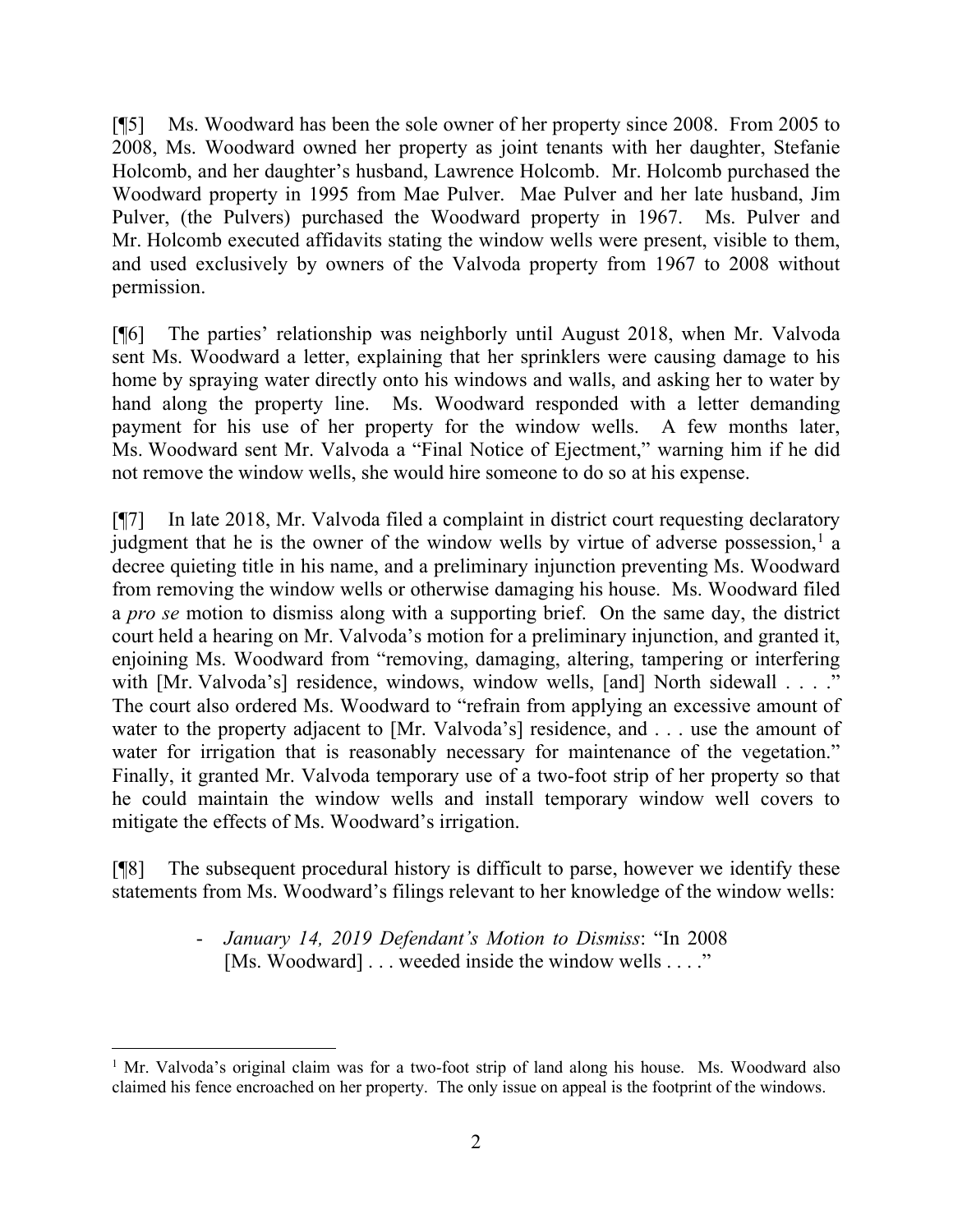- *January 14, 2019 Suggestions in Support of Defendant's Motion to Dismiss*: "Until 2018, . . . [Ms. Woodward] (and her predecessors) knew of the window wells and had no objections thereto."
- *January 24, 2019 Defendant's Objections to Plaintiff's Proposed [Preliminary Injunction]*: "The mere presence of the window wells does not establish the required showing of [adverse] possession. . . . [Ms. Woodward] . . . cared for the disputed land since 2005 . . . ."
- *February 25, 2019 Defendant's Request for Leave of Court to Amend Defendant's Motion to Dismiss and Suggestions in Support by Interlineation*: "On or about 2005, [Ms. Woodward] took possession of and improved said disputed property by planting grass, plants and flowers, as well as, weeded out the window wells of two feet high weeds."
- *February 25, 2019 Defendant's Reply to Plaintiff's Response to Defendant's Motion to Dismiss*: "In fact, as [Ms. Woodward] testified at the January  $14<sup>th</sup>$  hearing ... she has known of the window wells being on her property, since 2005 and did not object. She was just being a good neighbor. [Ms. Woodward] also testified that she has maintained and possessed the disputed property, including the window wells since 2005."

Finally, in April 2019, Ms. Woodward asserted for the first time, in the Second Affidavit of Judith M. Woodward,<sup>[2](#page-3-0)</sup> that the window wells did not exist before 2009:

> 11. That I was ready to present at the January 14, 2019 hearing on my Motion To Dismiss my evidence showing that the window wells were created between June 5, 2009 and July 8, 2009 while I was out of town visiting friends in Seattle, Washington and when I returned I saw that Valvoda had taken my red bricks which were stacked along the south side of my house and used them to line some newly dug holes

<span id="page-3-0"></span><sup>&</sup>lt;sup>2</sup> Ms. Woodward made this allegation in various other pleadings, however, her unsworn assertions are insufficient to support or contest facts for purposes of summary judgment. W.R.C.P. 56(c).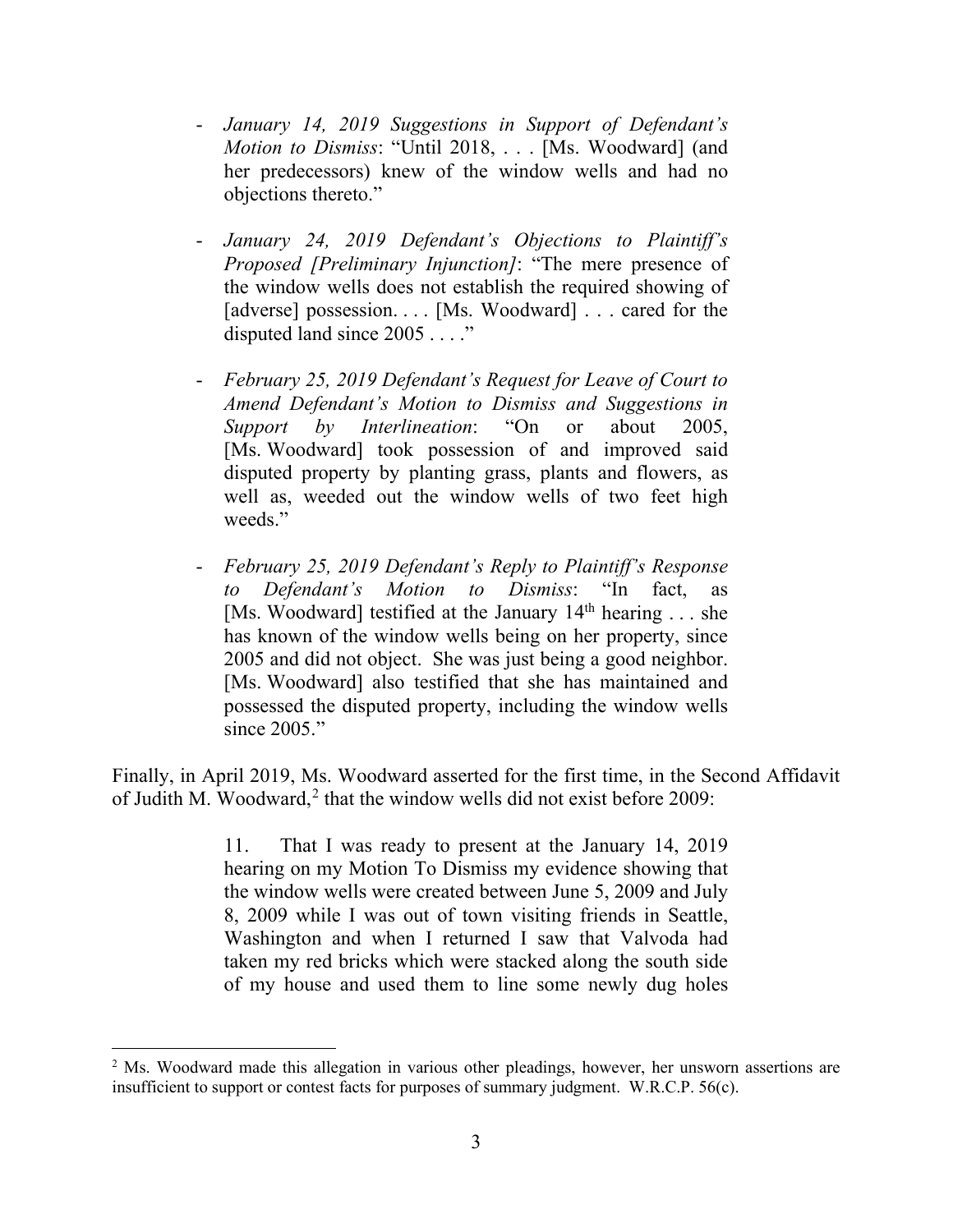below six of his basement windows and without my permission to use or to take the red bricks.

[¶9] Eventually, the district court held a hearing on all pending motions. Citing W.R.C.P. 12(d), the district court found Ms. Woodward's motion to dismiss must be converted to one for summary judgment because the numerous affidavits that had accumulated by that time were "undoubtedly a 'matter outside' the pleadings."

[¶10] Mr. Valvoda responded with briefing, more affidavits, and his own motion for summary judgment. Ms. Woodward filed an answer and counterclaim to Mr. Valvoda's complaint and a reply to his response to her converted motion for summary judgment. Citing W.R.C.P. 15(a)(2), the district court dismissed her answer and counterclaim because she had not sought leave to amend her original pleadings.

[¶11] The district court found Mr. Valvoda met his burden of making a prima facie showing of adverse possession, and Ms. Woodward failed to show his possession was permissive or to assert a genuine issue of material fact existed, despite her claim the window wells were created in 2009. It concluded there was no dispute the window wells had existed since at least 1967, and Mr. Valvoda met his burden of showing he and his predecessors possessed them openly, notoriously, exclusively, hostilely, and under a claim of right from 1995 to 2005. The district court granted Mr. Valvoda's motion for summary judgment and denied Ms. Woodward's converted motion for summary judgment. Ms. Woodward then filed a Rule 60(b) motion to reconsider or vacate the judgment. One week later, Ms. Woodward appealed the district court's summary judgment order.

### *STANDARD OF REVIEW*

[¶12] We review decisions on summary judgment de novo, affording no deference to the district court's ruling. *Varela v. Goshen Cnty. Fairgrounds*, 2020 WY 124, ¶ 12, 472 P.3d 1047, 1052 (Wyo. 2020); *see also White v. Wheeler*, 2017 WY 146, ¶ 14, 406 P.3d 1241, 1246 (Wyo. 2017). The party moving for summary judgment bears the burden of establishing a prima facie case and showing "there is no genuine dispute as to any material fact and the movant is entitled to judgment as a matter of law." *O'Hare v. Hulme*, 2020 WY 31, ¶ 16, 458 P.3d 1225, 1233 (Wyo. 2020); W.R.C.P. 56(a). If the movant meets his initial burden, the opposing party is obligated to respond with materials beyond the pleadings to show a genuine issue of material fact. *O'Hare*, 2020 WY 31, ¶ 16, 458 P.3d at 1233 (citing *Little Medicine Creek Ranch, Inc. v. D'Elia*, 2019 WY 103, ¶ 14, 450 P.3d 222, 227-28 (Wyo. 2019)). "A material fact is one that would have the effect of establishing or refuting an essential element of the cause of action or defense asserted by the parties." *Varela*, 2020 WY 124, ¶ 12, 472 P.3d at 1052 (quoting *Kaufman v. Rural Health Dev., Inc.*, 2019 WY 62, ¶ 15, 442 P.3d 303, 308 (Wyo. 2019)). We "evaluate the record 'from the viewpoint most favorable to the party opposing the motion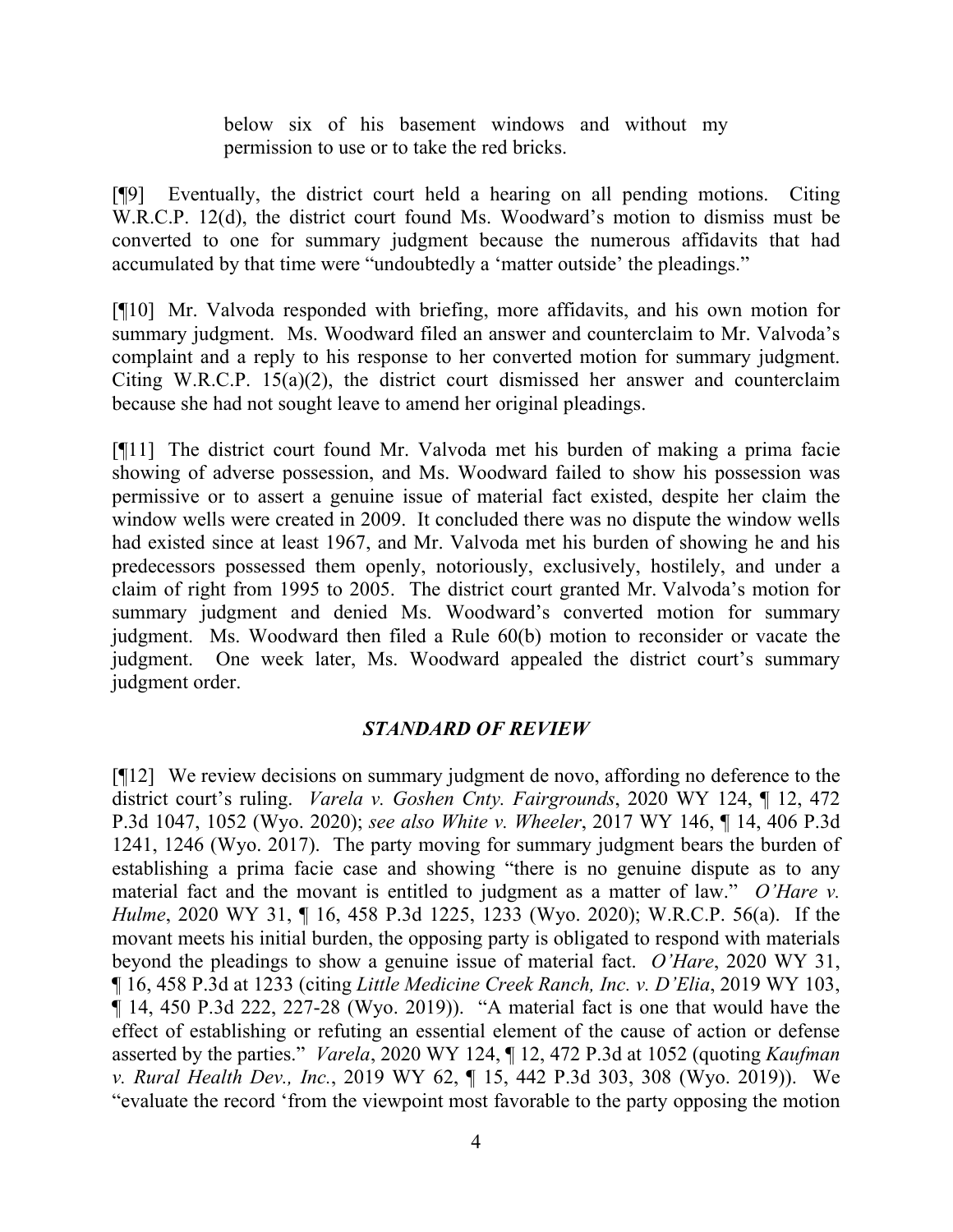for summary judgment, giving that party all the favorable inferences which may be drawn from the facts contained in affidavits, depositions, and other materials appearing in the record.'" *O'Hare*, 2020 WY 31, ¶ 16, 458 P.3d at 1233 (quoting *Murdock v. Zier*, 2006 WY 80, 19, 137 P.3d 147, 150 (Wyo. 2006)).

[¶13] We review summary judgment claims for adverse possession with "more exacting scrutiny" because they "are inherently fact-intensive," viewing them in the same light, using the same materials, and following the same legal standards as the court below. *O'Hare*, 2020 WY 31, ¶¶ 16-17, 458 P.3d at 1233 (quoting *Little Medicine Creek*, 2019 WY 103,  $\P$  15, 450 P.3d at 228). We cannot consider materials submitted to the district court after it made its decision. *O'Hare*, 2020 WY 31, ¶ 17, 458 P.3d at 1233 (citing *Toltec Watershed Imp. Dist. v. Johnston*, 717 P.2d 808, 812 (Wyo. 1986)).

### *DISCUSSION*

[¶14] First, we consider whether Mr. Valvoda was entitled to summary judgment on his adverse possession claim, then whether Ms. Woodward was entitled to summary judgment on her claim for adverse repossession. Next, we address Ms. Woodward's procedural concerns.

## *I. Mr. Valvoda Was Entitled to Summary Judgment on His Adverse Possession Claim*

[¶15] Adverse possession claims are disfavored in the law, and "a presumption in favor of the record title holder exists, unless and until the adverse claimant makes out his *prima facie* case." *O'Hare*, 2020 WY 31, ¶ 19, 458 P.3d at 1233 (quoting *White*, 2017 WY 146, ¶ 17, 406 P.3d at 1246). The party requesting summary judgment on adverse possession "must show actual, open, notorious, exclusive and continuous possession of another's property which is hostile and under claim of right or color of title. Possession must be for the statutory period, ten years." *O'Hare*, 2020 WY 31, ¶ 19, 458 P.3d at 1233; Wyo. Stat. Ann. § 1-3-103 (LexisNexis 2019). Once an adverse possession claimant makes a prima facie showing, the burden shifts to the opponent "to explain such possession." *O'Hare*, 2020 WY 31, ¶ 20, 458 P.3d at 1234 (quoting *White*, 2017 WY 146, ¶ 18, 406 P.3d at 1247 (quoting *Osuch v. Gunnels*, 2017 WY 49, ¶ 10, 393 P.3d 898, 901 (Wyo. 2017))). If the record title holder can show possession was permissive, she has raised a genuine issue of material fact which precludes summary judgment. *O'Hare*, 2020 WY 31, ¶ 20, 458 P.3d at 1234 (citing *Braunstein v. Robinson Fam. Ltd. P'ship LLP*, 2010 WY 26, ¶ 17, 226 P.3d 826, 833 (Wyo. 2010)). Then the question becomes one of "weight and credibility to be determined by the trier of fact." *O'Hare*, 2020 WY 31, ¶ 20, 458 P.3d at 1234 (quoting *Braunstein*, 2010 WY 26, ¶ 17, 226 P.3d at 833). Numerous periods potentially satisfy the statutory requirement of ten years, but for simplicity, we consider the period the district court used, 1995 to 2005, to determine each element of adverse possession.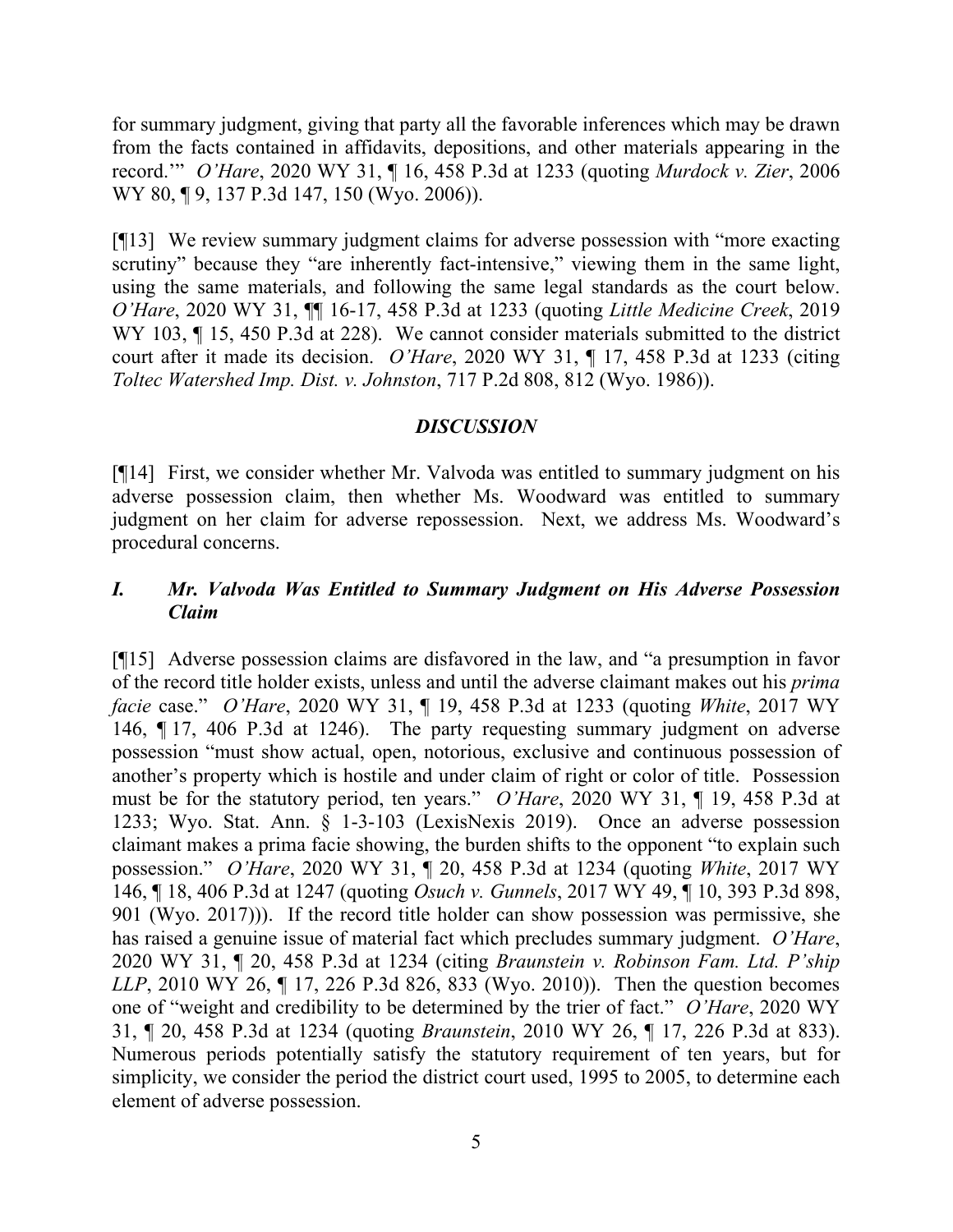## **A. Actual Possession for the Statutory Period**

## **1. Mr. Valvoda Made a Showing of Actual Possession**

[¶16] "No particular act is required to establish actual possession; rather, the acts required depend upon the character of the land and the use that can reasonably be made of it." *Graybill v. Lampman*, 2014 WY 100, ¶ 28, 332 P.3d 511, 520 (Wyo. 2014)*.* Mr. Valvoda demonstrates actual possession by the existence of the window wells. He submitted numerous affidavits from himself and four others to prove they existed from 1967 to the present.

[¶17] Ms. Woodward asks us to disregard several of the affidavits Mr. Valvoda submitted because she says they fail to describe the number, size, and location of the window wells; the district court failed to notice there are two buildings on Mr. Valvoda's property according to his 2002 survey; and the survey does not reveal any window wells.<sup>[3](#page-6-0)</sup> Mr. Valvoda's survey does show two buildings on his property, only one of which is adjacent to the property line. But Mr. Holcomb clearly identified which building had window wells crossing the property line because, in his affidavit, he said "the property adjacent to and directly South of our property had window wells on the North side." Even if we disregard the remaining affidavits, this one is all Mr. Valvoda needs to establish the window wells were present from 1995 to 2005.

# **2. Ms. Woodward's Affidavits Do Not Create a Genuine Issue of Material Fact**

[¶18] The district court held that Ms. Woodward did not create a genuine issue of material fact with her eleventh-hour contention the window wells were constructed in 2009, because the evidence "clearly shows that window wells were created prior to June 2009." In doing so, the district court necessarily rejected her affidavit testimony asserting the window wells were created in 2009.<sup>[4](#page-6-1)</sup> "No genuine issue exists if the evidence presented in an opposing affidavit 'is of insufficient caliber or quantity to allow

<span id="page-6-0"></span><sup>&</sup>lt;sup>3</sup> Ms. Woodward also encourages us to find Mr. Valvoda's credibility is questionable because she alleges he defrauded the district court by submitting falsified ("photoshopped") evidence and that he trespassed to get it. We cannot address her claim, because we do not consider claims raised for the first time on appeal. *Four B Properties, LLC v. Nature Conservancy*, 2020 WY 24, ¶ 69, 458 P.3d 832, 849 (Wyo. 2020).

<span id="page-6-1"></span><sup>&</sup>lt;sup>4</sup> The district court also found her contention in direct conflict with all other affidavits in the case except for that of her son, William Radder, who stated that when he stayed at her home before her 2009 vacation, he "did not see any window well[s] attached to" Mr. Valvoda's house. The district court said it "would have to rely on speculation" to conclude Mr. Radder's statement foreclosed the existence of the window wells because multiple inferences could be drawn from it: "that he never looked for them, that he never noticed them, or that they did not exist at all." We agree and give no weight to Mr. Radder's affidavit.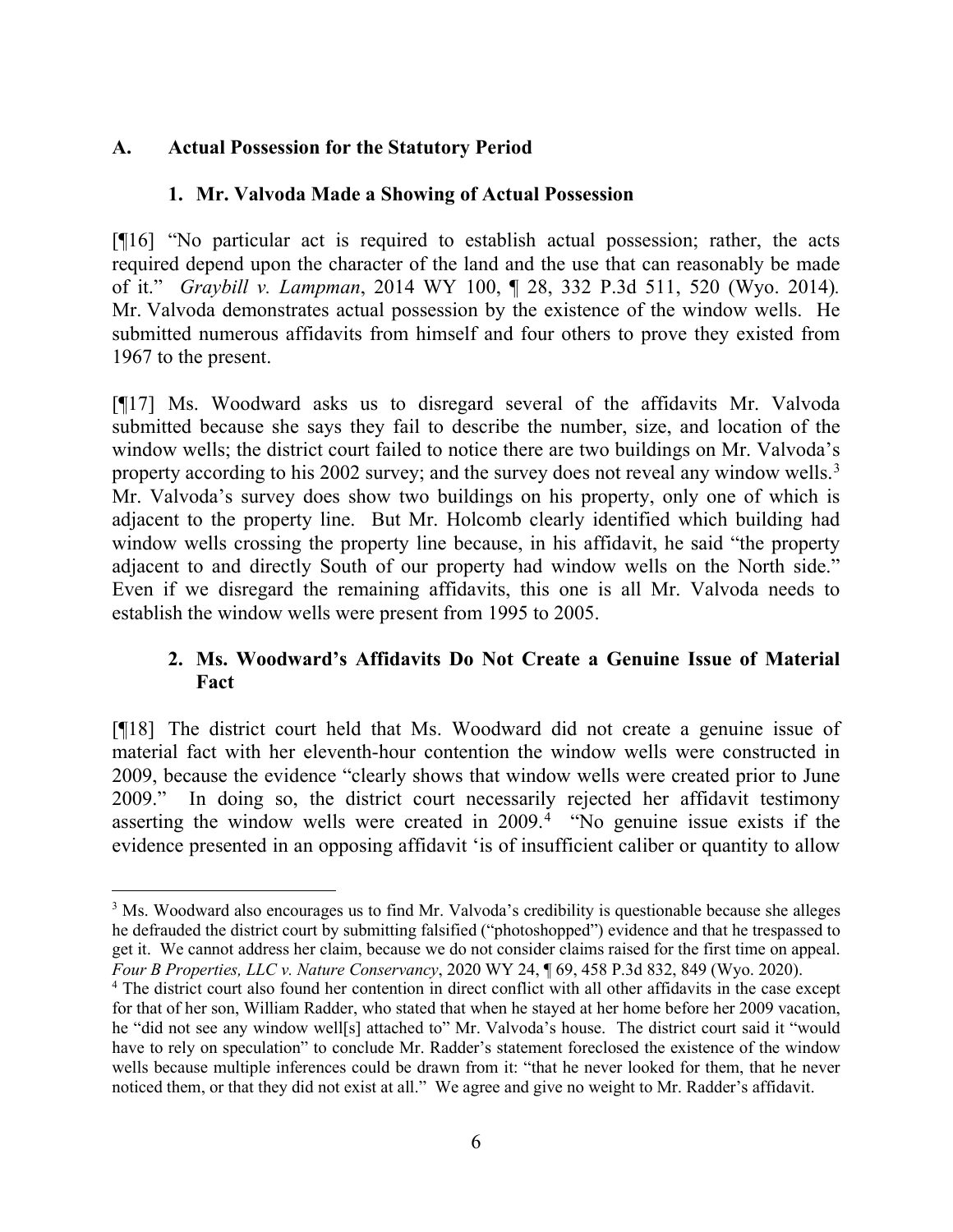a rational finder of fact' to find for the nonmoving party applying the applicable quantum of proof." *Scranton v. Woodhouse*, 2020 WY 63, ¶ 23, 463 P.3d 785, 791 (Wyo. 2020). Generally, "an affidavit may not be disregarded because it conflicts with the affiant's prior sworn statements." *Franks v. Nimmo*, 796 F.2d 1230, 1237 (10th Cir. 1986). However, if the "court determines that the conflict between the affidavit and the earlier testimony raises only a sham issue of fact, the court is free to disregard the contrary affidavit for summary judgment purposes." *Morris v. Smith*, 837 P.2d 679, 685 (Wyo. 1992) (citing *Franks*, 796 F.2d at 1237). The concern with sham affidavits is "that parties not thwart the purpose of Rule 56 by generating issues of fact through affidavits that contradict their own depositions." *Morris*, 837 P.2d at 685 (citing *Camfield Tires, Inc. v. Michelin Tire Corp.*, 719 F.2d 1361, 1364 (8th Cir. 1983)). In *Morris v. Smith*, this Court adopted the Tenth Circuit's *Franks* test to determine when a court may disregard a contradictory affidavit. 837 P.2d 679. The factors are: "whether the affiant was cross-examined during his earlier testimony, whether the affiant had access to the pertinent evidence at the time of his earlier testimony or whether the affidavit was based on newly discovered evidence, and whether the earlier testimony reflects confusion which the affidavit attempts to explain." *Id.* at 685.

[¶19] Although the district court did not weigh the *Franks/Morris* factors in disregarding Ms. Woodward's affidavit, we do so now in our de novo review. First, although Ms. Woodward was not cross-examined, she repeatedly volunteered in her earlier filings that she knew the window wells existed before 2009. We find her multiple, voluntary admissions enough to satisfy the first factor. Second, the only evidence Ms. Woodward may have had to support her contention that the window wells were created between June 5, 2009 and July 8, 2009 was available to her at the time she made her original court filings, and was not newly discovered evidence. Third, her affidavit does not attempt to explain the confusion. She claims the contradiction arose because, when she read Mr. Valvoda's statement that he had maintained the window wells by replacing bricks, she suddenly remembered that they actually appeared in 2009 when she returned from vacation. We conclude this is a sham fact issue, created to defeat the ten-year statutory requirement for adverse possession, and the district court correctly disregarded it.

[¶20] The statements of five affiants, two of whom were Ms. Woodward's predecessors in interest, establish the window wells existed from at least 1967. Disregarding her sham affidavit, and considering the evidence in the light most favorable to her, we find no disputed issue of material fact. The owners of the Valvoda property had actual possession of the window wells for more than the statutory period of ten years. Ms. Woodward's only argument against Mr. Valvoda's adverse possession claim is that he did not satisfy the time element. Though we conclude that her argument fails because it was a sham fact issue, we nevertheless analyze the remaining elements of Mr. Valvoda's claim under de novo review.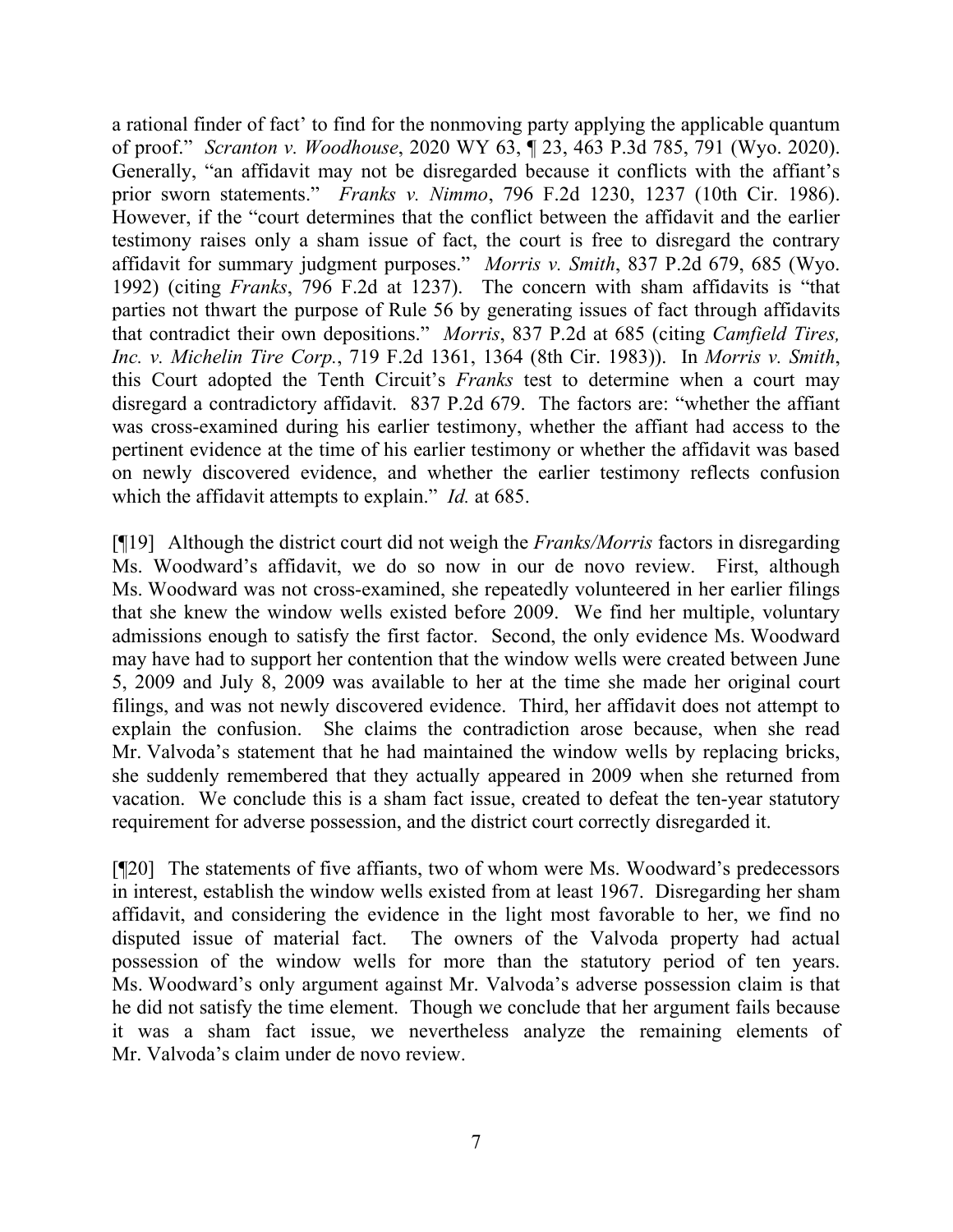## **B. Open and Notorious**

[¶21] "The acts of dominion over land claimed to be adversely possessed must be so open and notorious as to put an ordinarily prudent owner on notice that the land is being used by another as his or her property." *Graybill*, 2014 WY 100, ¶ 30, 332 P.3d at 520. The kind of act necessary to give notice depends on the type of land in dispute. *Id.* Erecting a fence or enclosure may be enough to "raise the 'flag' of an adverse claimant," however, other acts may demonstrate possession is open and notorious. *Davis v. Chadwick*, 2002 WY 157, ¶ 9, 55 P.3d 1267, 1270 (Wyo. 2002) (quoting *Meyer v. Ellis*, 411 P.2d 338, 343 (Wyo. 1966)). Such acts include, but are not limited to, erecting buildings on the land, planting vegetation, maintaining and improving the property, watering and mowing, and using the land for family gatherings. *Graybill*, 2014 WY 100, *¶*¶ 30-32, 332 P.3d at 520-21; 3 Am. Jur. 2d *Adverse Possession* § 60, Westlaw (database updated November 2020).

[¶22] A window well that extends over the property line is part of a building on another's land. Mr. Valvoda's window wells were open and notorious; the owners of the Woodward property were on notice of Mr. Valvoda and his predecessors' continuing act of dominion. The Pulvers and Mr. Holcomb stated they were aware of the window wells from 1967 to 1995, and 1995 to 2005, respectively, and they considered them part of the Valvoda property. Ms. Woodward stated in several of her filings she was aware of the window wells as early as 2005. She has not asserted a genuine issue of material fact to overcome Mr. Valvoda's showing that the window wells were open and notorious for the statutory period.

# **C. Exclusive Possession**

[¶23] "Exclusive possession requires that Appellants show an exclusive dominion over the disputed parcel and an appropriation of it to their own use and benefit." *Graybill*, 2014 WY 100, ¶ 33, 332 P.3d at 521. Adverse possession does not require absolute exclusivity but that which would be expected from an owner under the circumstances. *Id*. A record owner's use or access of disputed property does not undermine exclusivity when the use or access is "nothing more than any neighboring land owner might do." *Cook v. Eddy*, 2008 WY 111, ¶ 25, 193 P.3d 705, 713 (Wyo. 2008) (record title owner's use of the property to maintain a fence does not defeat exclusivity); *Davis*, 2002 WY 157, ¶¶ 14-15, 55 P.3d at 1272-73 (town's seasonal removal of fence to permit public access to sledding hill did not negate the exclusiveness of claimants' possession).

[¶24] The record supports a finding of exclusive possession for the statutory period. Mr. Valvoda and his predecessors used and possessed the window wells in a manner consistent "with that which would ordinarily be exercised by an owner in using land to the exclusion of others." *Graybill*, 2014 WY 100, ¶ 34, 332 P.3d at 521. Ms. Woodward's predecessors in interest did not use the window wells to the benefit of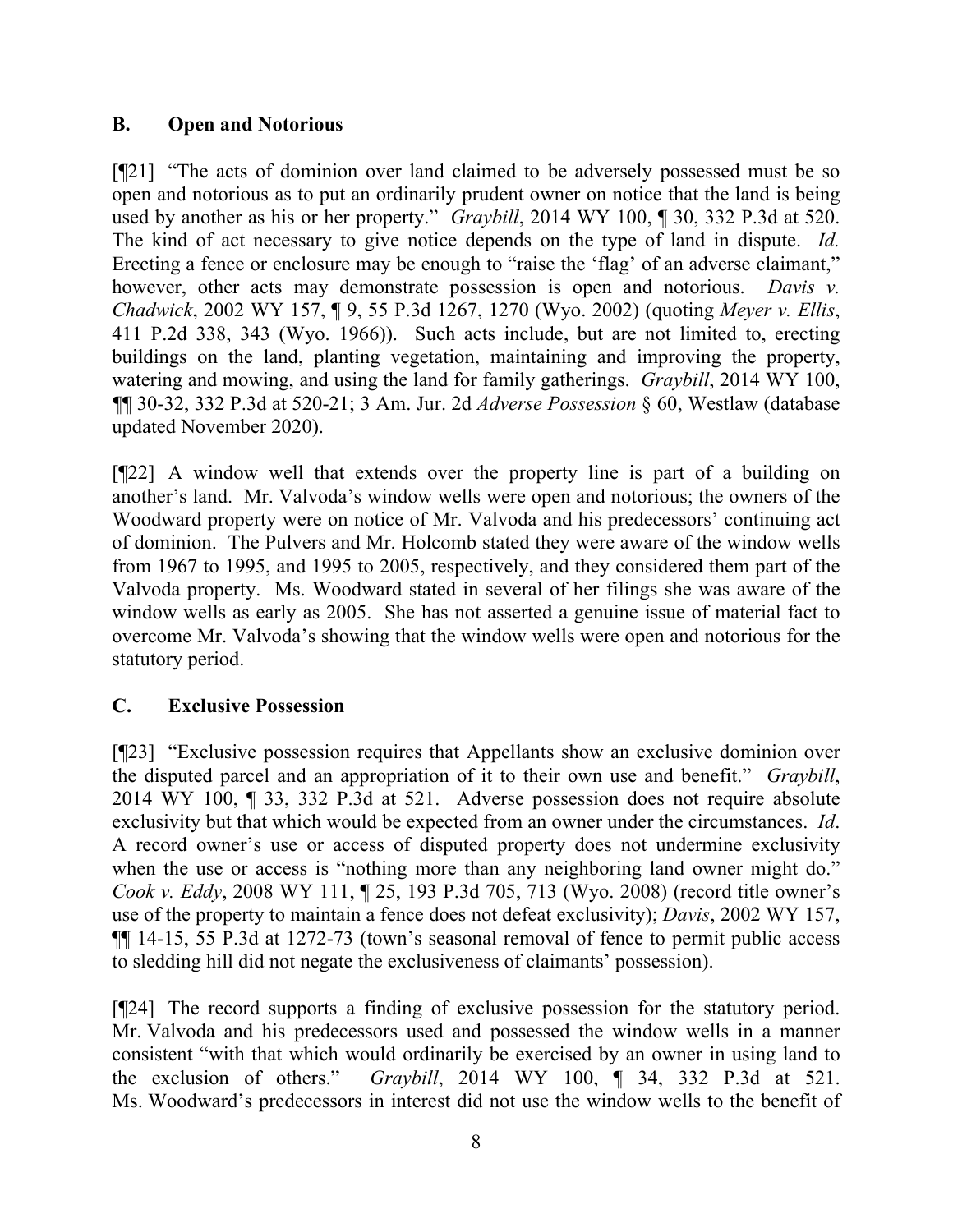the Woodward property. The Tridles believed the window wells were part of their property and used them exclusively to benefit their property while they owned it between 1995 and 1999. Mr. Valvoda knew the window wells existed when he purchased the property in 1999 and continued to use them exclusively to benefit his home even after he discovered in his 2002 survey they were on the Woodward property. Ms. Woodward offers no facts to rebut Mr. Valvoda's showing of exclusivity for the statutory period we consider, 1995-2005.

# **D. Continuous Possession for the Statutory Period**

[¶25] "The term 'continuous' for purposes of adverse possession equates to possession for the statutorily required period, and that possession must be uninterrupted or maintained without break or interlude." *Graybill*, 2014 WY 100, ¶ 38, 332 P.3d at 522 (citing *Murdock*, 2006 WY 80, ¶¶ 11-13, 137 P.3d at 150-51). "Under the doctrine of 'tacking,' when there is privity between persons successively and continuously in possession holding adversely to the true title, the successive periods of occupation may be united to make up the time prescribed by statute." *Gillett v. White*, 2007 WY 44, ¶ 20, 153 P.3d 911, 916 (Wyo. 2007) (citing *Murdock*, 2006 WY 80, ¶ 14, 137 P.3d at 151). Because privity between the Tridles and Mr. Valvoda was not questioned, the district court held the Tridles' and Mr. Valvoda's periods of occupation could be united to find continuous possession from 1995 to 2005.

[¶26] Ms. Woodward argues the doctrine of tacking does not apply, because Mr. Valvoda has not provided evidence that the Tridles "occupied" the disputed property from 1995 to 1999. Further, she argues Mr. Valvoda has not met the continuous possession element because he stated at a hearing that he only lived in the house six months of the year. Ms. Woodward cites no authority for the proposition that this element requires an adverse claimant to have a constant physical presence on the disputed land. Even so, we are not concerned with the presence of a claimant himself, but with the presence of the activity that demonstrates possession. The window wells were continuously present for the statutory period, therefore Mr. Valvoda made a showing that he satisfied this element, and Ms. Woodward's arguments do not raise an issue of material fact with respect to it.

# **E. Hostile and Under a Claim of Right**

[¶27] Possession or use that is hostile and under a claim of right is an assertion of ownership so adverse to, incompatible with, and in defiance of, the rights of the true owner "that an ordinarily prudent owner would be on clear notice that his ownership is in jeopardy, that the claimant *intends* to possess the property as his own, and that the owner should take some action to protect his title." *Galiher v. Johnson*, 2017 WY 31, ¶ 20, 391 P.3d 1101, 1106 (Wyo. 2017) (emphasis in original) (citing *Graybill*, 2014 WY 100, ¶ 36, 332 P.3d at 522). Because the notice requirement is a fundamental part of an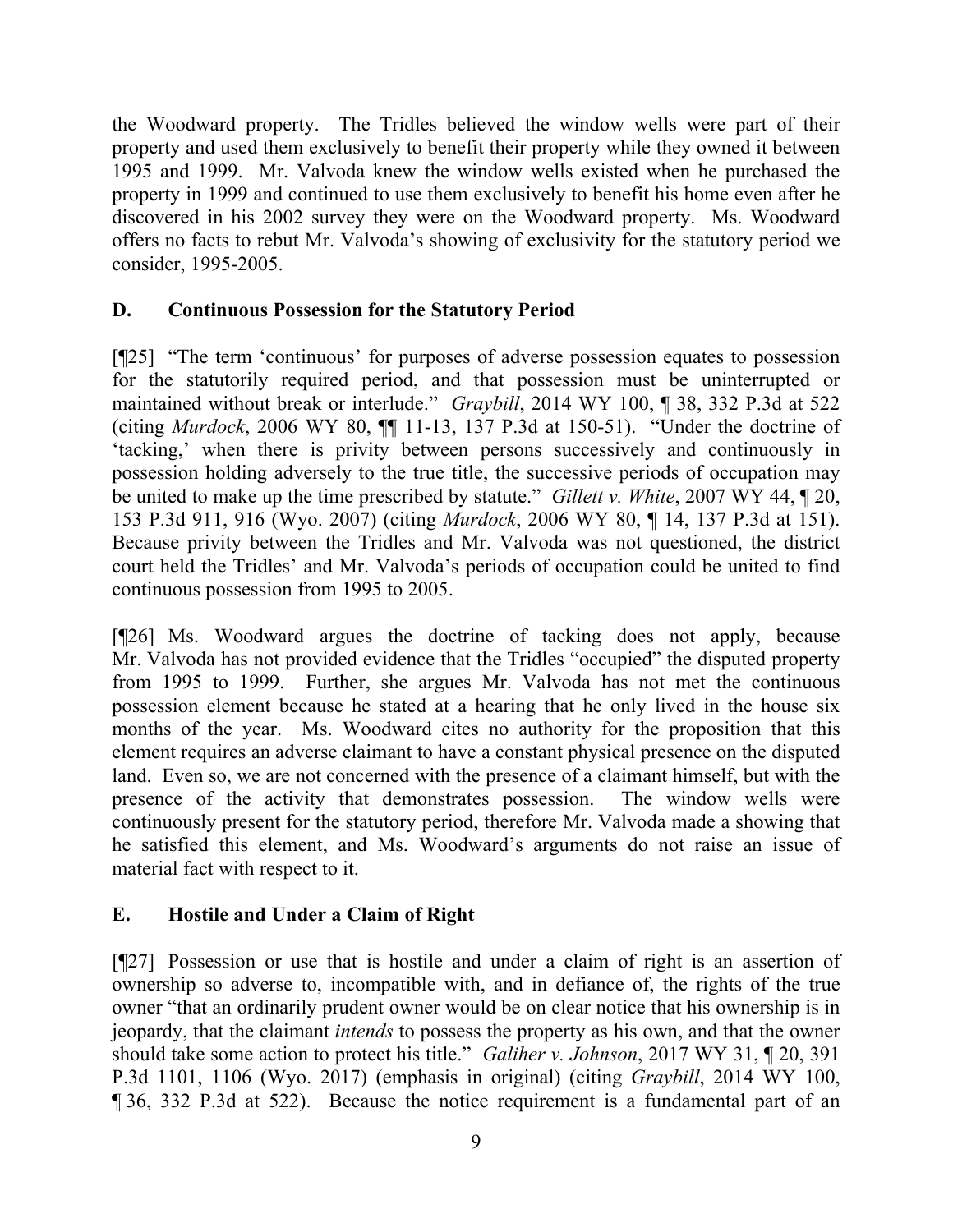adverse possession claim, "a claimant cannot establish a *prima facie* case by relying solely on his testimony as to his subjective hostile intent. He must introduce evidence that such intent was objectively made manifest by his observable words or actions." *O'Hare*, 2020 WY 31, ¶ 19, 458 P.3d at 1234 (quoting *Galiher*, 2017 WY 31, ¶ 21, 391 P.3d at 1106). Hostile intent does not mean intent to acquire ownership of another's property "akin to lining up Spartans at Thermopylae . . . rather, it is an assertion of ownership adverse to that of the record owner." *Graybill*, 2014 WY 100, ¶ 36, 332 P.3d at 522. A claim of ownership may arise by mistake or by will. *Id.*

[¶28] Ms. Woodward argues the district court incorrectly applied the law when it characterized the window wells as an "encroachment," and still found them hostile and under a claim of right. This Court said in *O'Hare*, "property owners characteristically allow slight intrusions onto their land by their neighbors in order to promote good will and avoid bad feelings and confrontations," and "encroaching neighbors generally [do] not intend to adversely possess that land and thereby acquire title to it." 2020 WY 31, ¶ 22, 458 P.3d at 1235 (alteration in original) (quotations and citations omitted). In *O'Hare*, we referenced these presumptions because the district court ignored them and "exceeded the bounds of summary judgment by making the factual finding" when the testimony was disputed. *Id.* at ¶¶ 22-24, 458 P.3d at 1235-36. We did not imply all encroachments are permissive. Mr. Valvoda's window wells are not a slight encroachment that permits neighborly sharing of the same land. We agree with the district court's finding that the "encroachment" was "undoubtedly hostile . . . . Window wells carved out of your neighbor's yard for the benefit of your property [are] an unmistakable assertion of a claim of ownership."

[¶29] Ms. Woodward argued below that even if the window wells had been created before 2009, she and her predecessors in interest gave "neighborliness permission" for them because they did not object to their presence. On appeal, she argues her predecessors in interest "had no objection to Valvoda[s] using their property because they were uncertain as to the exact location of the property lines." "Permission is an act of commission, not omission." *Galiher v. Johnson*, 2018 WY 145, ¶ 13, 432 P.3d 502, 510 (Wyo. 2018) (quoting *Brennan v. Manchester Crossings, Inc.*, 708 A.2d 815, 823 (Pa. Super. 1998)). "[A property owner] cannot sit passively, knowing of the adverse use and, then, claim to have given permission implicitly to the adverse possessor by his failure to object." *Galiher*, 2018 WY 145, ¶ 13, 432 P.3d at 510 (alteration in original)*.* The record shows no owner of the Valvoda property asked for or received permission from anyone to use the window wells. We cannot remedy this lack of evidence with an assumption that Ms. Woodward and her predecessors tacitly granted permission by their silence.

[¶30] Mr. Valvoda pled a prima facie claim of adverse possession of the window wells attached to his house, which Ms. Woodward failed to rebut with a genuine issue of material fact. The district court was correct to grant summary judgment in his favor.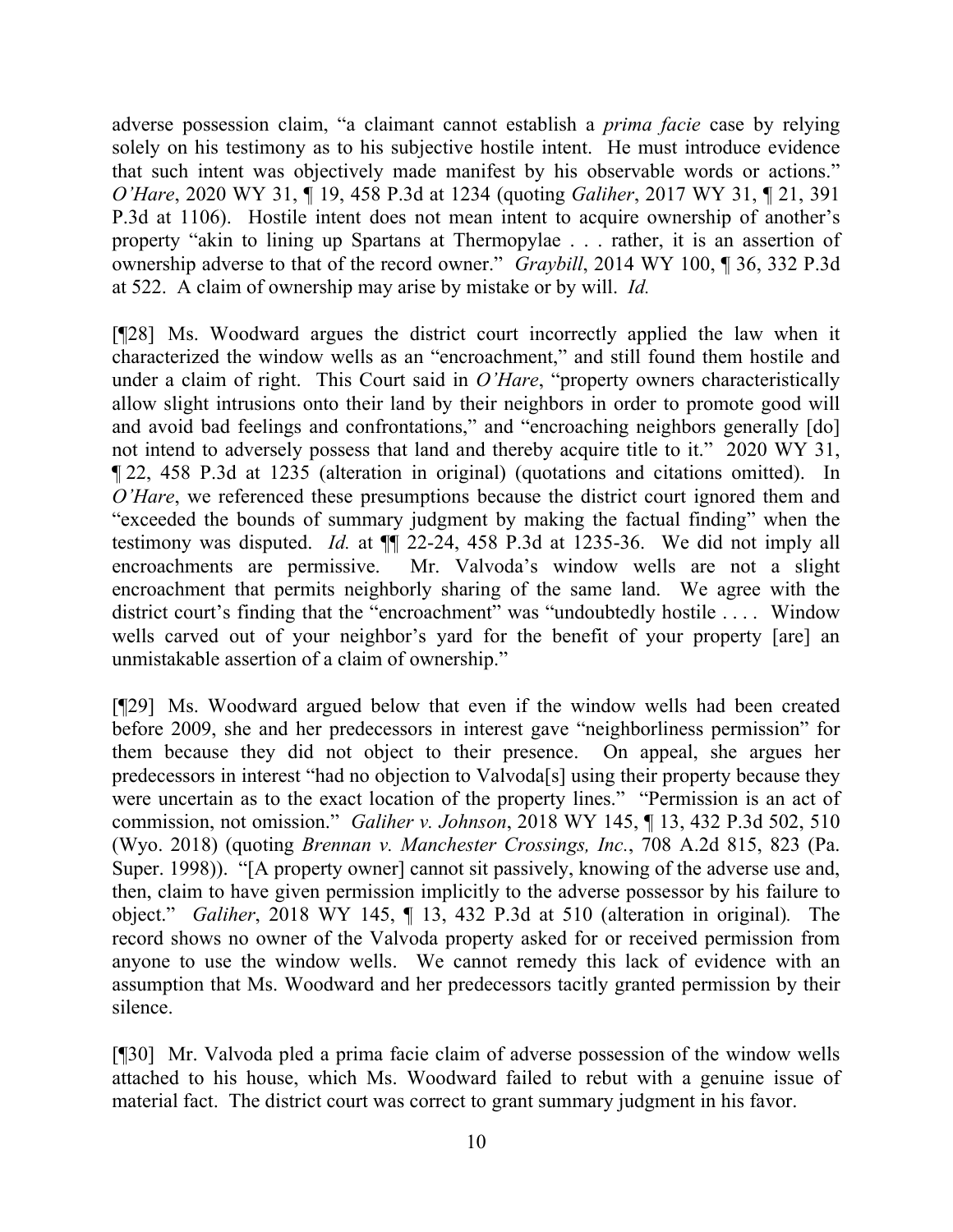## *II. The District Court Did Not Err in Denying Ms. Woodward's Motion for Summary Judgment*

[¶31] On cross-motions for summary judgment for adverse possession, we review the evidence "from the vantage point most favorable to the party opposing the motion, and that party is given the benefit of all favorable inferences that may fairly be drawn from the record." *Little Medicine Creek*, 2019 WY 103, ¶ 14, 450 P.3d at 228 (quoting *Mantle v. North Star Energy & Constr. LLC*, 2019 WY 29, ¶ 110, 437 P.3d 758, 795 (Wyo. 2019) (*Mantle I*)). On appeal, Ms. Woodward argues that even if this Court finds Mr. Valvoda achieved title by adverse possession, she divested him of it by adverse repossession.

[¶32] "Once real property is vested by adverse possession, title can only be divested by conveyance, descent or operation of law." *Graybill*, 2014 WY 100, ¶ 40, 332 P.3d at 522. Adverse repossession is an operation of law, and the elements are the same as adverse possession. *Id.* at ¶ 40, 332 P.3d at 522-23. Ms. Woodward attempted to show she satisfied each of the elements. We need not consider each element because Ms. Woodward cannot show her possession was exclusive for any period. Her sole argument for exclusivity is that she "paid the taxes and insurance on the area in dispute and constructed and maintained a fence to enclose the disputed area and posted on her fence a No-Trespassing Sign to exclude others, including . . . Valvoda from the disputed area as well as the rest of her property." Non-payment of taxes by an adverse claimant is but one of several factors to be weighed. *Braunstein*, 2010 WY 26, ¶ 18, 226 P.3d at 833-34. Fencing her yard did not exclude the window wells. She did attempt to eject Mr. Valvoda in late 2018, but that effort failed when the district court granted him limited access to maintain the window wells and enjoined her from removing them. The district court correctly found Ms. Woodward did not meet her prima facie burden. Mr. Valvoda therefore need not rebut her claim with a genuine issue of material fact, and the court correctly denied Ms. Woodward summary judgment.

## *III. The District Court Did Not Err by Dismissing or Refusing to Consider Ms. Woodward's Other Filings*

[¶33] Ms. Woodward raised three procedural issues. First, she complains of a local rule requiring litigants to file "courtesy copies" with the judge as well as the clerk of district court. Second, she contends the district court erred in "rejecting" the newly discovered evidence she submitted with a Rule 60(b) motion to reconsider or vacate the summary judgment order. Finally, she complains the district court erred in dismissing her answer and counterclaim.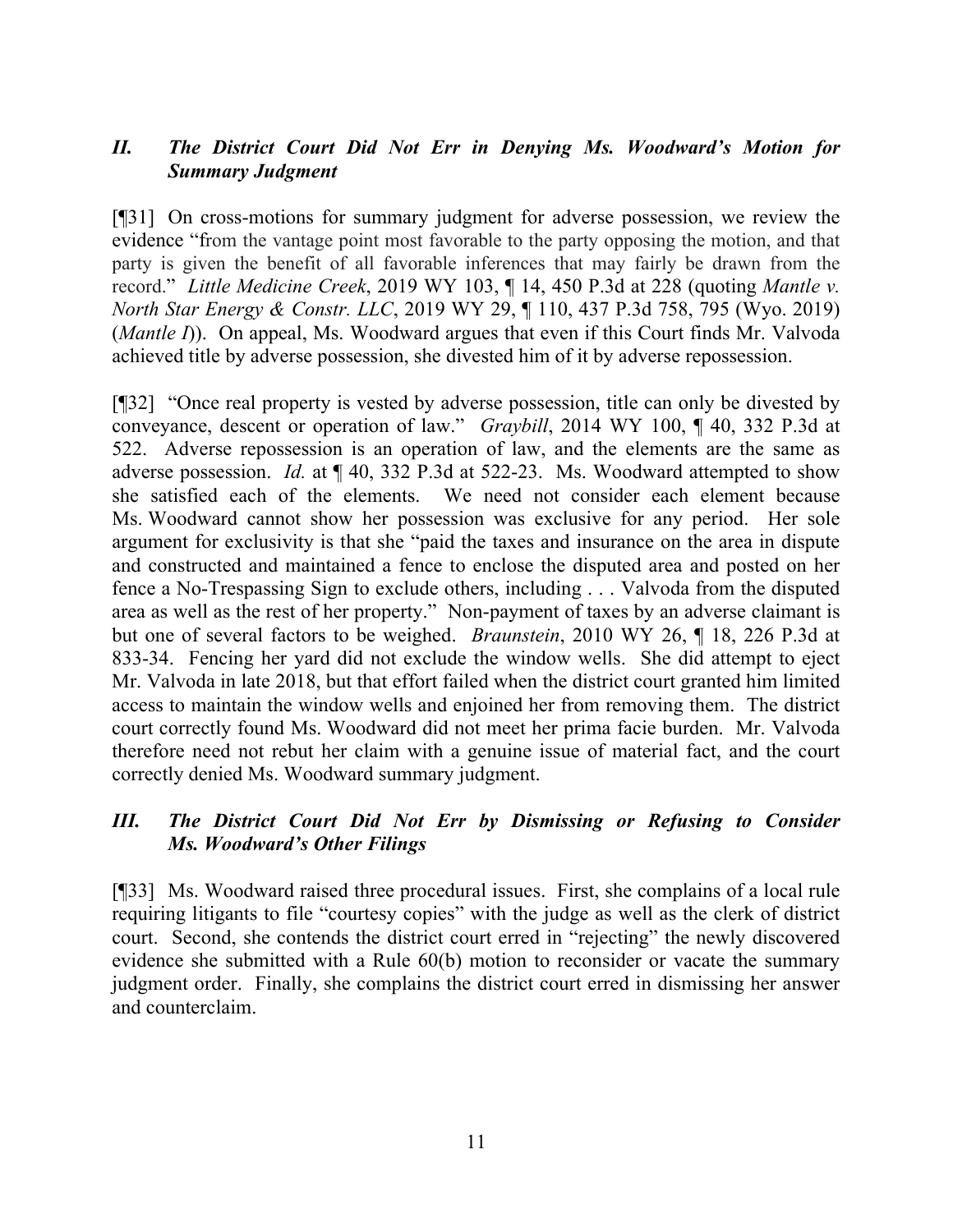### **A. The "Courtesy Copy" Rule**

[¶34] Ms. Woodward claims she was deprived of her due process right to be heard because the district court imposed a local rule that required litigants to send a "courtesy copy" of all filings to the judge in addition to filing with the clerk of district court. Wyoming Rules of Civil Procedure permit filing with the clerk of court *or* the judge. W.R.C.P. 5(d)(2). Rules that apply to a single court are prohibited. W.R.C.P. 83(a)(2). If there is a local rule that requires filing with both, she is correct that it violates W.R.C.P.  $83(a)(2)$ . However, there is no evidence of the alleged local rule in the record. "When no transcript or any other proper substitute record of the facts of a case is included in the record on appeal, we presume that there were no irregularities in the district court's judgment." *Jenkins v. Jenkins*, 2020 WY 120, ¶ 6, 472 P.3d 370, 373 (Wyo. 2020) (quoting *Roberts v. Locke*, 2013 WY 73, ¶ 27, 304 P.3d 116, 122 (Wyo. 2013)).[5](#page-12-0) Further, nothing in the record suggests the application of a local rule prejudiced Ms. Woodward. W.R.C.P. 83(b). This Court considers the designated record on de novo review and uncovered no evidence to support her position.

### **B. New Evidence**

[¶35] One week before she appealed the district court's order granting Mr. Valvoda's motion for summary judgment, Ms. Woodward filed a Rule 60(b) motion to reconsider or vacate the judgment, citing evidence she discovered days after the order was issued. She claims her new evidence proves Mr. Valvoda's window wells did not exist before 2009, and the district court abused its discretion by denying her motion. Ms. Woodward's notice of appeal did not identify an order denying her Rule 60(b) motion, which it must for this Court to have jurisdiction over it. W.R.A.P. 2.07(a)(2); 6.01(b). Once this appeal was docketed, the district court had limited options regarding her motion, but it certainly had the option to deny it. W.R.C.P. [6](#page-12-1)2.1.<sup>6</sup> Because the district court retained jurisdiction to deny Ms. Woodward's Rule 60(b) motion, the "deemed denied" clock continued to run and the motion was deemed denied July 14, 2020. W.R.C.P. 6(c)(4); *Golden v. Guion*, 2016 WY 54, ¶ 16, 375 P.3d 719, 724 (Wyo. 2016) (applying "deemed denied" rule to appellant's Rule 60(b) motion). Ms. Woodward then had thirty days to appeal the denial. W.R.A.P. 2.01(a).<sup>[7](#page-12-2)</sup> She did not appeal it, and we will not consider her argument regarding her Rule 60(b) motion.

<span id="page-12-0"></span><sup>&</sup>lt;sup>5</sup> Ms. Woodward appended a transcript of a hearing to her brief. We cannot review it because she failed to designate it as part of the record. W.R.A.P. 3.05(b). It is the appellant's responsibility to provide us with an adequate record. *Jenkins*, 2020 WY 120,  $\P$  6, 472 P.3d at 373.

<span id="page-12-1"></span> $^6$  In *Mantle v. North Star Energy & Constr. LLC*, 2019 WY 54,  $\P$  14-15, 441 P.3d 841, 845-46 (Wyo. 2019), we held the district court lacked jurisdiction to grant appellant's post-trial motion because the same issue was under appeal at the time in *Mantle I*. In contrast, Ms. Woodward's Rule 60 motion is deemed denied.

<span id="page-12-2"></span><sup>&</sup>lt;sup>7</sup> "This allows a new appeal from the denial of the motion and often the appellate court can consider that